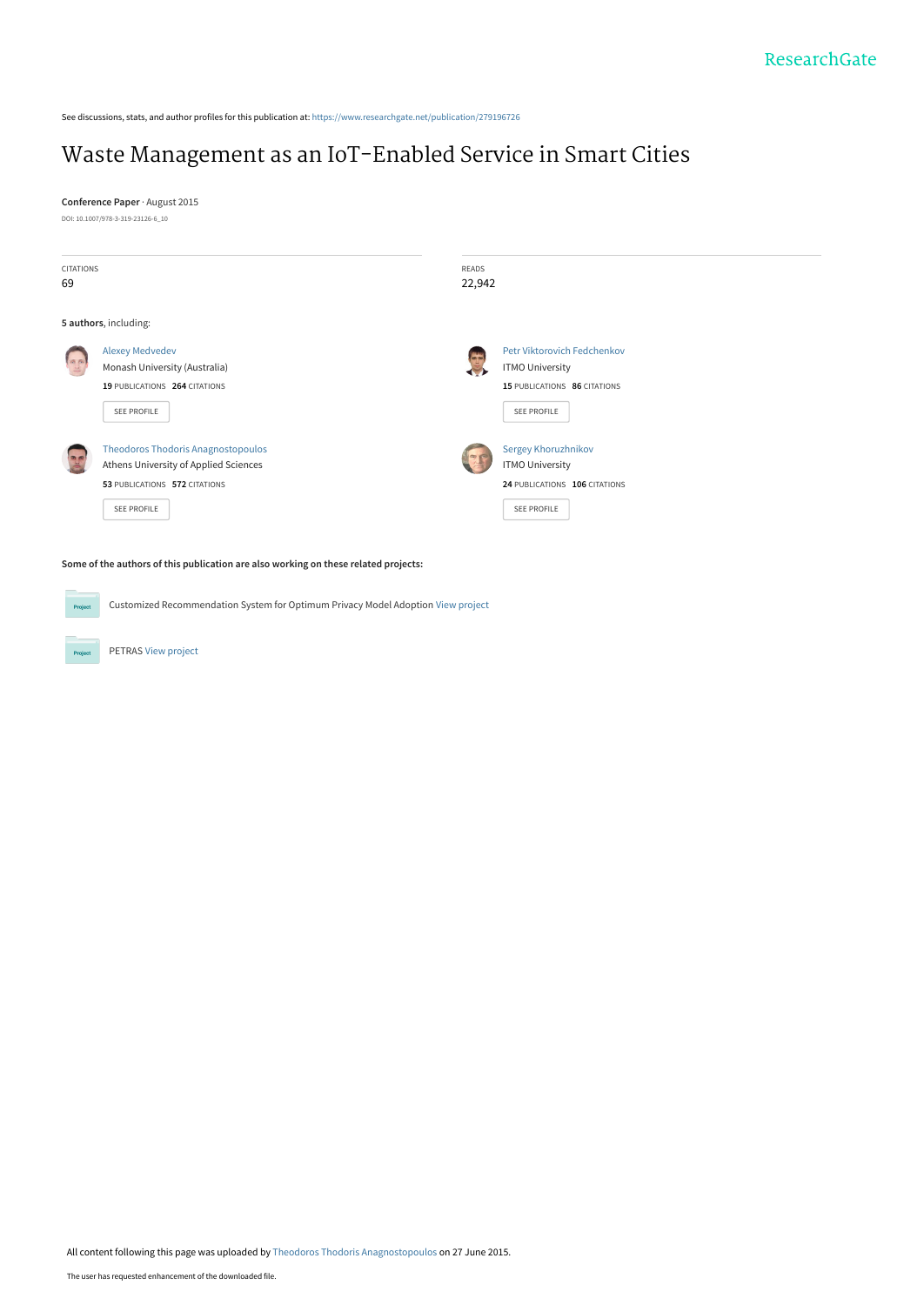# **Waste management as an IoT enabled service in Smart Cities**

Alexey Medvedev<sup>1</sup>, Petr Fedchenkov<sup>1</sup>, Arkady Zaslavsky<sup>2, 1</sup>, Theodoros Anagnostopoulos<sup>3,1</sup>, Sergey Khoruzhnikov<sup>1</sup>

<sup>1</sup>ITMO University, Kronverkskiy pr., 49, St.-Petersburg, Russia alexey.medvedev@niuitmo.ru petr\_fedchenkov@niuitmo.ru xse@vuztc.ru

> <sup>2</sup>CSIRO, Melbourne, Australia arkady.zaslavsky@csiro.au

<sup>3</sup>Community Imaging Group, University of Oulu, 90570 Oulu, Finland tanagnos@ee.oulu.fi

**Abstract.** Intelligent Transportation Systems (ITS) enable new services within Smart Cities. Efficient Waste Collection (WC) is considered a fundamental service for Smart Cities. Internet of Things (IoT) can be applied both in ITS and Smart cities forming an advanced platform for novel applications. Surveillance systems can be used as an assistive technology for high Quality of Service (QoS) in waste collection. Specifically, IoT components: (i) RFIDs, (ii) sensors, (iii) cameras, and (iv) actuators are incorporated into ITS and surveillance systems for efficient waste collection. In this paper we propose an advanced Decision Support System (DSS) for efficient waste collection in Smart Cities. The system incorporates a model for data sharing between truck drivers on real time in order to perform waste collection and dynamic route optimization. The system handles the case of ineffective waste collection in inaccessible areas within the Smart City. Surveillance cameras are incorporated for capturing the problematic areas and provide evidence to the authorities. The waste collection system aims to provide high quality of service to the citizens of a Smart City.

**Keywords:** Waste Collection, Smart City, Internet of Things (IoT), Intelligent Transportation Systems, Surveillance systems

## **1 Introduction**

Recent advances in production of mobile computers and smartphones, smart sensors and sensor networks in connection with next generation mobile networks opened vast opportunities for researchers and developers of various systems and application in the field of Smart Cities and Intelligent Transportation Systems (ITS). Thought some areas like application for

adfa, p. 1, 2015.

l

 $^1$  Arkady Zaslavsky is an International Adjunct Professor at ITMO University since 2012

<sup>©</sup> Springer-Verlag Berlin Heidelberg 2015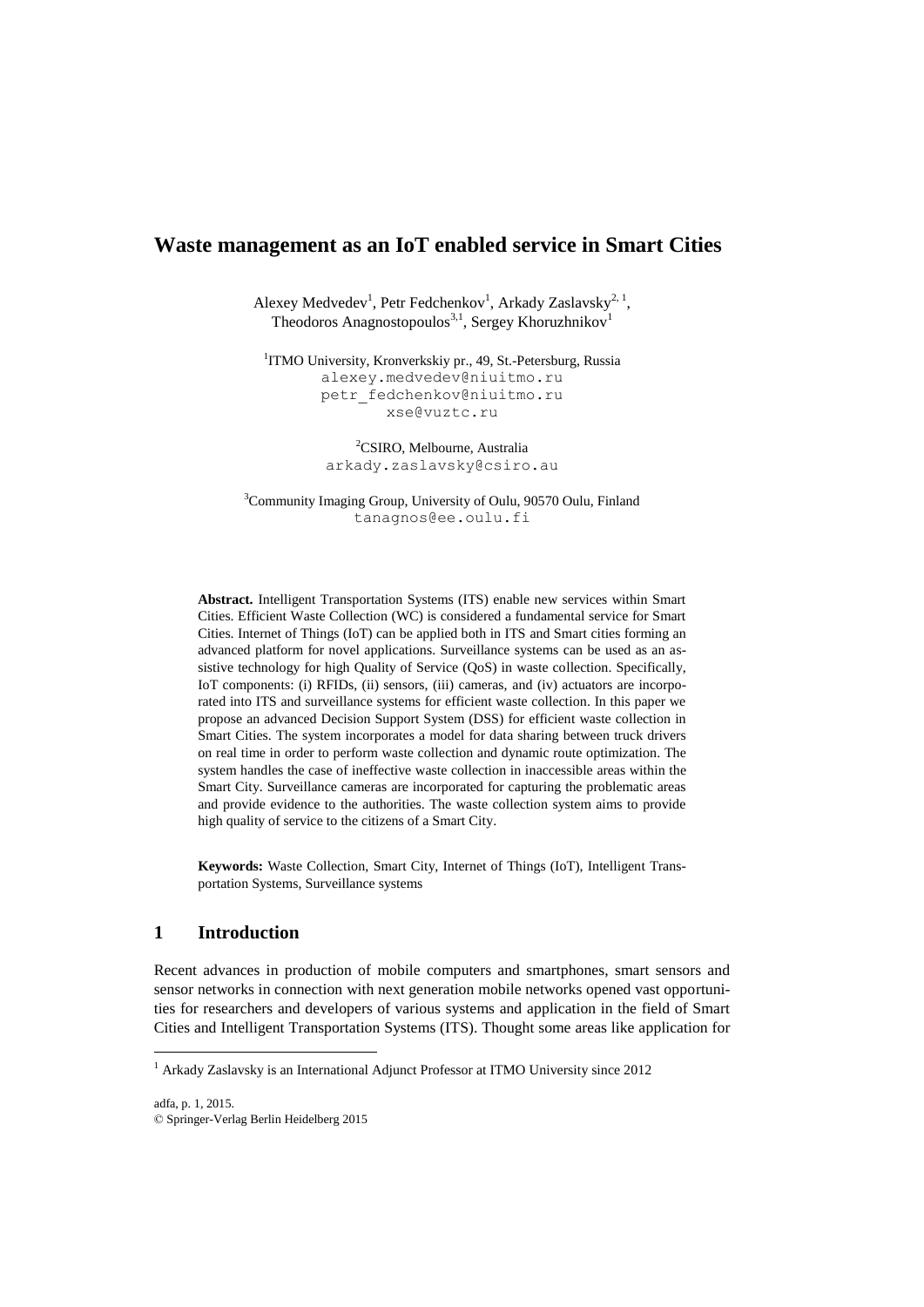monitoring public transport are already well researched, other areas are still working with outdated technologies and models. One of such areas is the management of solid waste collection process. In a Smart City collection of waste is a crucial point for environment and its quality should be considered seriously. In order to understand the concept of Smart Cities in depth, a suitable definition is provided. In this research we use the most suitable definition for the IoT-enabled waste collection in Smart Cities, which is [1]: "A Smart City is a city well performing in a forward-looking way in the following fundamental components (i.e., Smart Economy, Smart Mobility, Smart Environment, Smart People, Smart Living, and Smart Governance), built on the 'smart' combination of endowments and activities of selfdecisive, independent and aware citizens". In this definition we can see important component - Smart Environment - which is tightly connected to environmental pollution. The main countermeasure to environmental pollution in terms of a Smart City is the IoT-enabled waste collection. The following definition of IoT is used in this paper [2]: "The Internet of Things allows people and things to be connected Anytime, Anyplace, with Anything and Anyone, ideally using Any path/network and Any service". IoT technologies enable new services and reshape the existing ones in Smart Cities [3]. For instance static waste collection is redesigned to Waste Collection as a Service. As the result this enables online dynamic scheduling and routing of the trucks [4]. Issues connected to dynamic waste collection could be divided into 2 main problems: (i) when to collect waste form bins (i.e., scheduling), and (ii) what route the trucks will follow (i.e., routing).

In this paper we propose waste collection system enhanced with IoT services which enable dynamic scheduling and routing in a Smart City. We also present the design of a cloud system for organization of waste collection process and applications for waste truck drivers and managers. The proposed system also features an on-board surveillance system which raises the process of problem reporting and evidence collection to a higher level.

The rest of the paper is structured as follows. Section II presents related work in the area of IoT-enabled waste collection in Smart Cities. Section III describes the main features of the system and some scenarios of usage. Section IV presents the system model architecture and two applications. One is a mobile application for the waste truck driver and another is a web application for waste management company. Section V contains the evaluation on one possible scenario and section VI concludes the paper and discusses future work.

## **2 Related work**

The area of route planning and optimizing for logistic purposes is well-researched and hundreds of Intelligent Transportation Systems already exist. There are also a number of projects aiming to provide an effective system specializing on waste collection needs. A Geographical Information System (GIS) transportation model for solid waste collection that elaborates plans for waste storage, collection and disposal has been proposed in [5] for the city of Asansol in India. In [6] an enhanced routing and scheduling waste collection model is proposed for the Eastern Finland, featuring the usage of a guided variable neighbourhood thresholding metaheuristic. In the city of Porto Alegre in Brazil authors propose [7] a truckscheduling model for solid waste collection. The aim of the research was to develop an op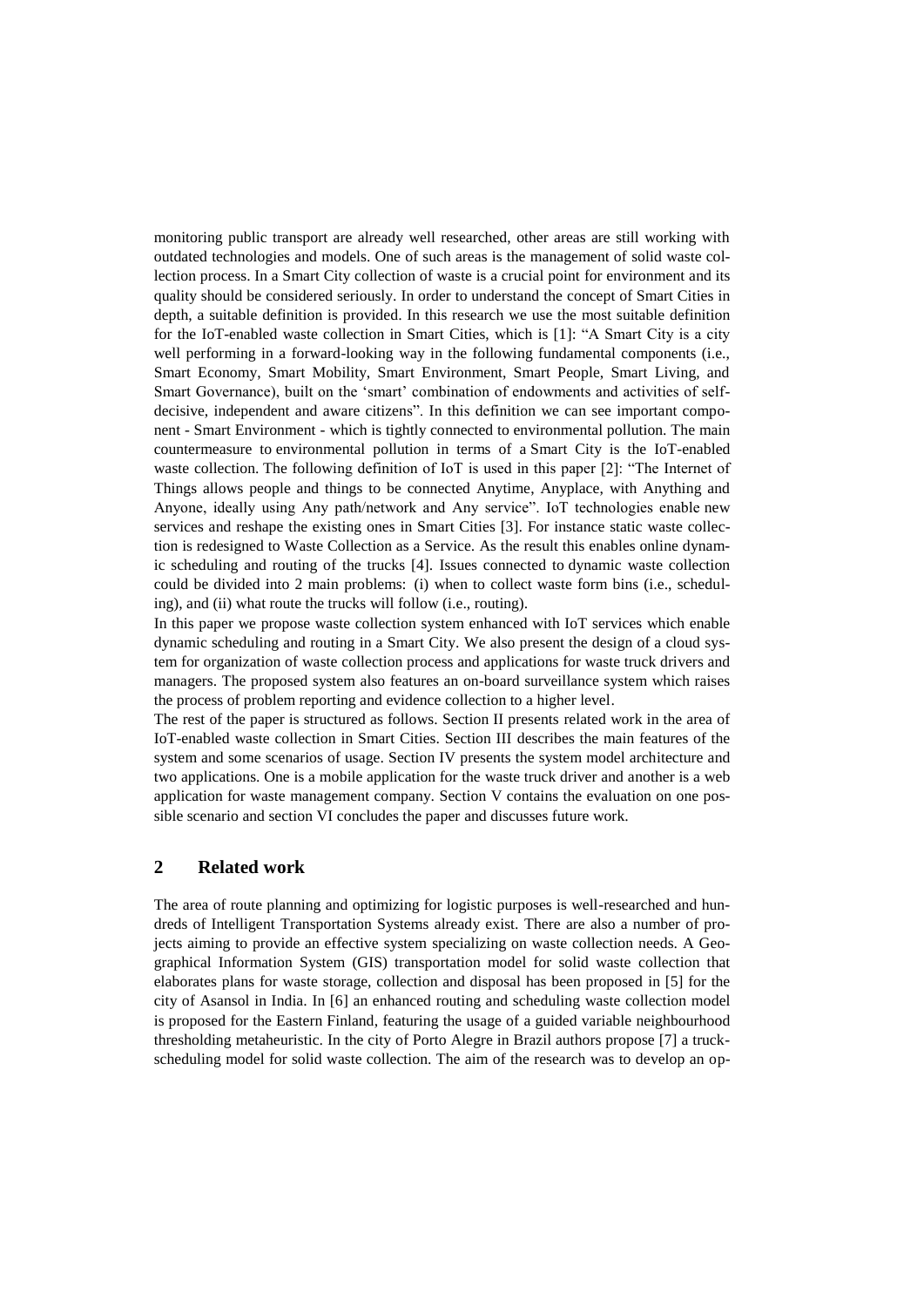timal schedule for trucks on defined collection routes. Examples of other systems are described in [8],[9],[10] and [11].

A survey presented in [12] reviews the researches done on waste collection in developing countries from 2005 to 2011 and considers challenges for developing countries in waste collection sphere. The research focuses on determination the stakeholders' actions/behaviour and evaluation of influential factors defining their role in waste collection process. The models in the survey were tested on real data. In [13] a survey considering system approaches for solid waste collection in developing countries is presented. The research compares the history and the current practices, presented from 1960s to 2013. Information about the challenges and complexities is also given there. The output of the survey is drawing a conclusion that developing and implementing solid waste collection approaches in developing countries are of a great importance. The main issue is that waste collection does not include innovation that IoT can provide. Models do not use real time information of the waste collection, although some approaches use advanced scheduling and routing via exploiting modern ICT algorithms. Information about bins status was not considered as part of waste collection. All the reviewed surveys do not propose a model that will use IoT technology for Smart Cities, though they consider different approaches for waste collection.

Moreover, enabling combined participation of stakeholders like road police and city administrations in one system is not covered. Finally, the concept of implementing an on-board surveillance system for fast problem reporting and evidence collecting is not implemented in mentioned projects, but is described in [14] and [15] separately from waste management topic. All this allows stating the need for development a system facilitating the usage of IoT data, dynamic routing models and participation of diverse types of stakeholders.

# **3 Main features and scenarios of usage**

System architecture aims to suit two main targets. First target is providing software-as-aservice (SaaS) products for customers. Mainly, these customers are private companies that are involved in waste collection, owning waste trucks, organize work of drivers, get contracts from municipalities and pass wastes to recycling organizations or city dumps. Second main target is developing a system, which makes possible mutually beneficial communication between all the stakeholders involved in the chain of supplying goods and utilizing solid waste in smart city.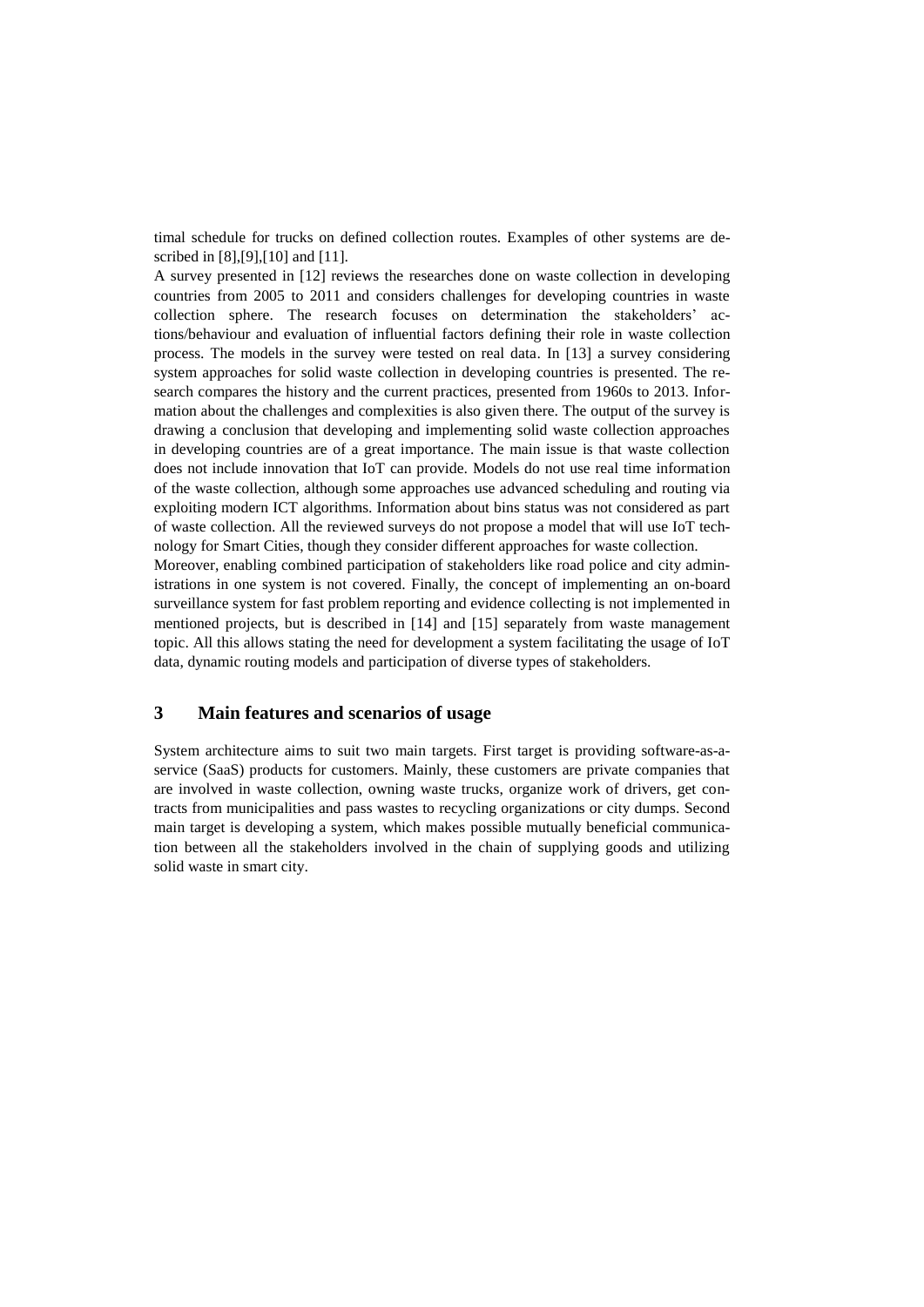

**Fig. 1.** The big picture of a waste collection management system

A list of possible stakeholders of the system and brief description of their needs, business rules, possibilities and connections with others is presented below:

- City administration needs understanding of the big picture, generating reports, control over pricing etc.
- District administrations are interested in controlling the process of waste collection, checking quality of service (all waste collected, all in time, waste collected cleanly, waste transported to special places), quick and legal ways for solving disputes and problems. Municipalities can also deploy and maintain smart city infrastructure like capacity sensors in waste bins and wireless networks for data transferring.
- Waste trucks owning companies need platform for organizing and optimization of their business process in general without serious investments in developing, deploying and supporting their own system. Such system must include effective dynamic routing based on IoT data for the truck fleet. Besides, controlling drivers and tracking the fleet is also an important issue.
- Waste truck drivers need navigation system for fulfilling their tasks. Another issue is reporting problems and passing them to the operators in the office instead of thinking how to solve the problem, this can sufficiently save time of a driver and vehicle. Drivers also need evidence that their work was done correctly and cleanly.
- Managers of dumps and recycling factories can publish their possibilities or needs in acquiring certain amount of waste for storing or recycling
- Staff that is responsible for trash bins in the current yards needs communications with waste management companies and truck drivers.
- Road police can get reports about inaccurate car parking that leads to impossibility of waste collection.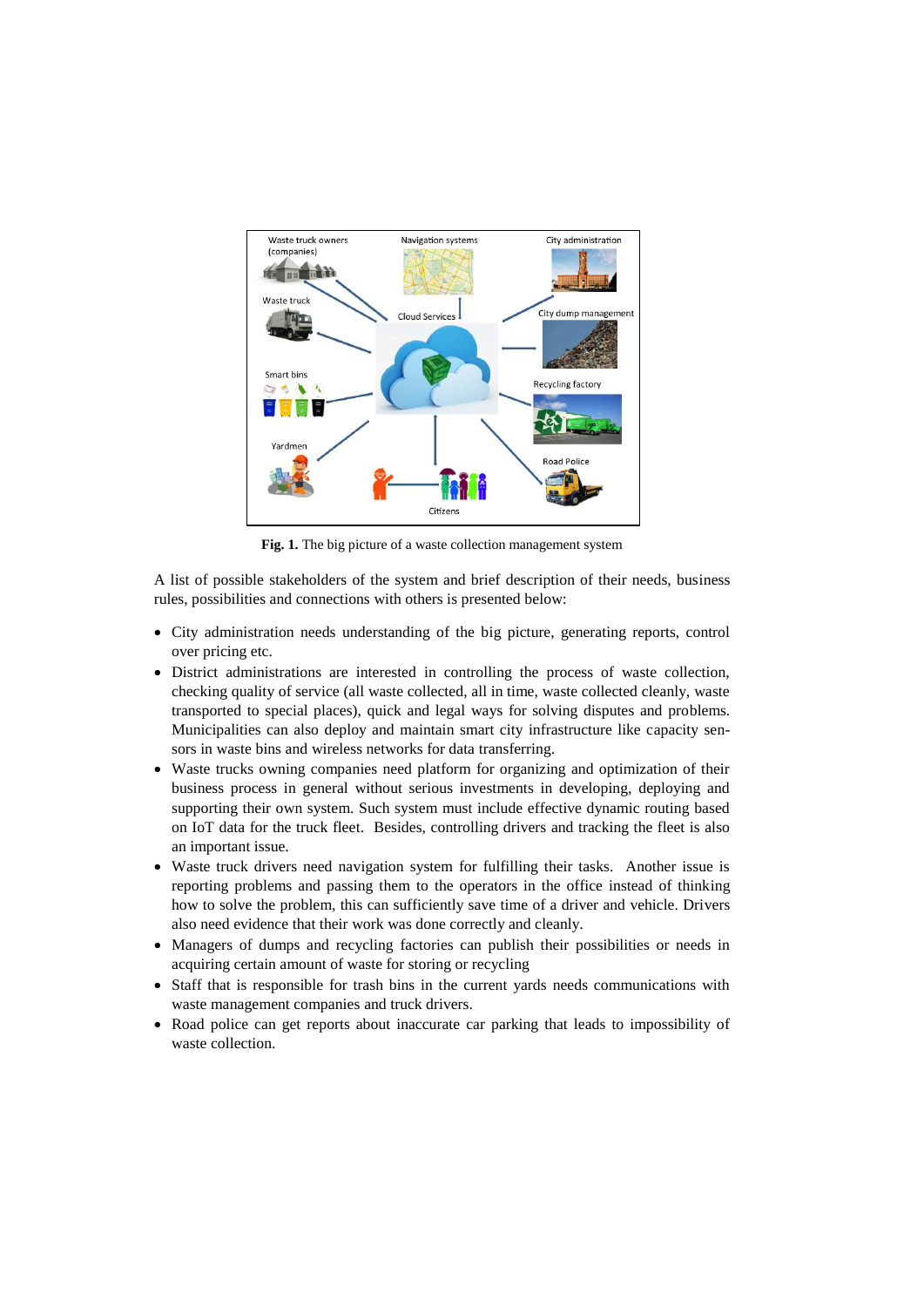• Citizens want to have better service, lower cost and having easy accessible reports on what has been done and how much it cost.

As it is shown on fig. 1, the main component of the system is the cloud based decision support system (DSS). It is a platform that provides possibilities for intercommunication of all the stakeholders. Waste trucks generate sensor data about their capacity, location, fuel available and consumed. Besides, truck drivers load video fragments or pictures of problems they meet while performing their tasks. Sensors located in smart bins generate data about capacity, pollution etc. Waste management companies after registering in the system create rules and business logic for waste collection. Creating the business logic and rules means registering the companies' fleet and drivers, registration of smart and non-smart bins from which waste must be collected, defining time windows for waste collection that corresponds to local laws and terms of contract with the municipality. Important issue is gathering, processing and storing data from heterogeneous sensors, including capacity sensors in bins and trucks, cameras, Internet connected objects (ICOs), etc. On-line navigation systems provide data about traffic situation, which is crucial for effective routing. It is much more convenient and cost effective to use this data from special services using sensing-as-a-service [16] model, rather than implementing such function inside the DSS system.

Having all this information in DSS it becomes possible to provide customers with best possible routing for each truck. Moreover, reports from drivers when they encounter a problem on the road are processed semi-automatically that results in a much faster problem solving. It is possible to count plenty of system usage scenarios but due to the lack of space we present and evaluate only one, which is presented in the "Scenarios" section of this chapter.

### **3.1 Scenario – inaccessible waste bin**

Waste truck drivers report about his inability to drive inside the yard or approach the waste bin with the truck and get wastes. Usual reason for it is inaccurate car parking, which is shown in fig. 2.



**Fig. 2.** – Inaccessible waste bin scenario

This report includes video or picture of a problem made with drivers' smartphone or tablet on which the client android app is running. This data is annotated by a voice message, GPS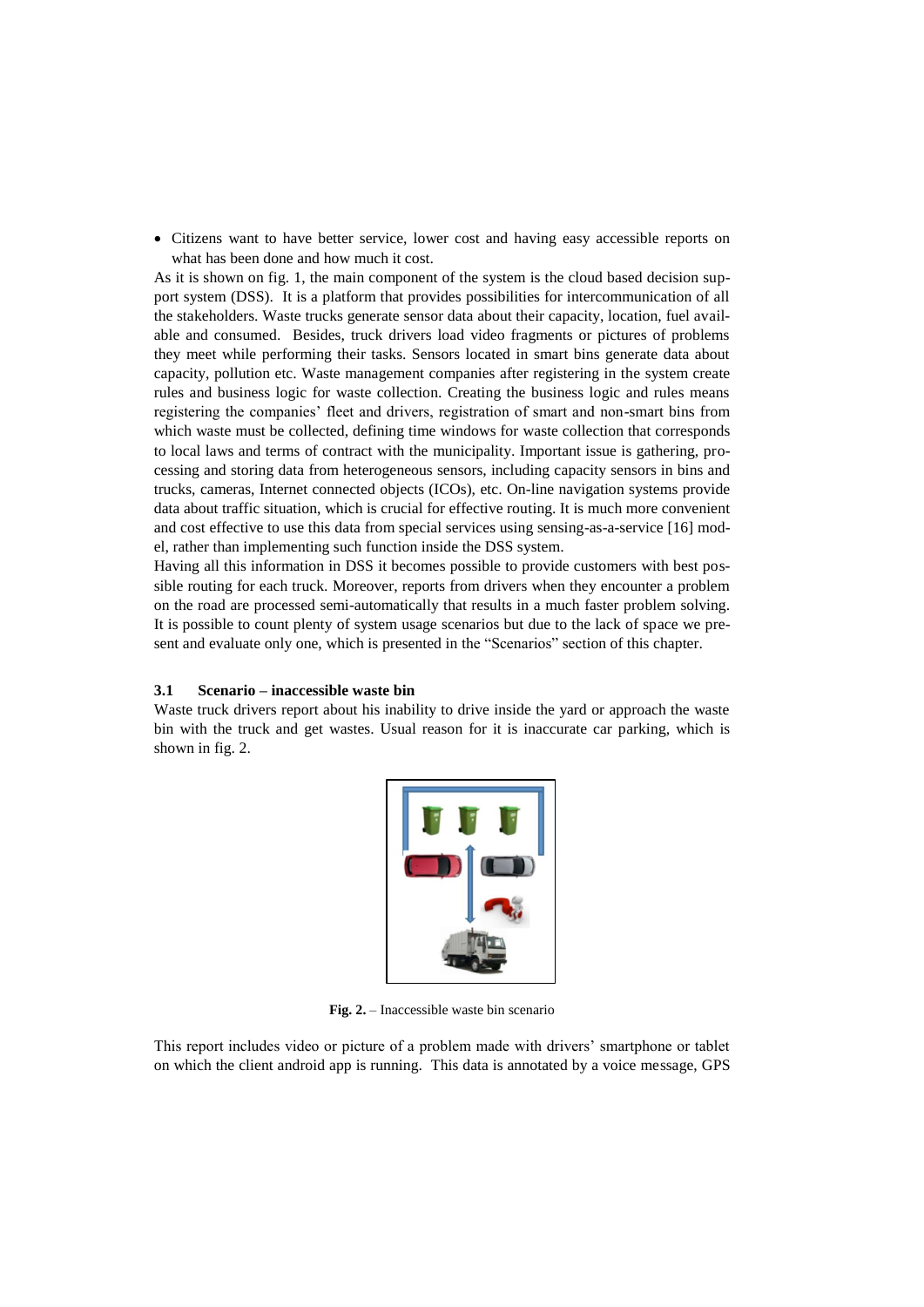coordinates and other available data. Then this report is processed in the DSS and if it is correct it is sent to organizers of waste collection in this particular place and to the road police. The truck driver doesn't waste time for waiting, he/she goes to the next point and the route is dynamically recounted. When the problem is solved the system recounts the route for one of the available trucks and the waste from unlocked bin is collected. It is combined with dynamic routing algorithms [17] to maximize the efficiency of waste collection. As it is stated in [17] static models do not fit the idea and IoT-enabled potentiality of a smart city. It is often faster and cheaper to make a longer route saving time from traffic congestions or waiting for a road problem to be solved; thereafter the need for IoT-enabled dynamic routing engine for the fleet becomes one of the main features of the designed DSS. Schematically old static and new dynamic approaches are shown on fig. 3.



**Fig. 3.** – Static and dynamic routing approaches

## **4 System Model Architecture and Applications**

As most Intelligent Transportation Systems, the designed system also implements the engine for storing, rendering, updating and displaying maps as one of the main components. Some of the criteria for choosing the engine were licence independence, possibility for making changes in existing maps and possibility to build a separate instance in a private own cloud. As a result OpenStreetMap [18] has been chosen as the main technology for acquiring maps data and for displaying maps and routes both for the drivers' android application and web application for managers and other clients. Nominatim [19] is a part of OpenStreetMap project; it is used for geocoding – finding latitude and longitude by in OSM data by name and address.

As it was already mentioned above, a typical client of the described system is a waste management company that owns a heterogeneous fleet of vehicles and needs to service a number of points in a city. This is a well-known problem in logistics and transportation - the vehicle routing problem (VRP) [20] and its objective is to minimise the total route cost. There are several variations and specializations of the VRP but their description is omitted in this paper due to space limitations. A number of open source and commercial projects exist enabling fast solution of VRP. Examples of such projects are JSPRIT [21], Open-VRP, Opta-Planner, SYMPHONY, VRP Spreadsheet Solver etc. JSPRIT [21]–java based, open source toolkit for solving rich traveling salesman (TSP)[26] and vehicle routing problems (VRP) has been chosen the main library used for solving VRP and building initial routes due its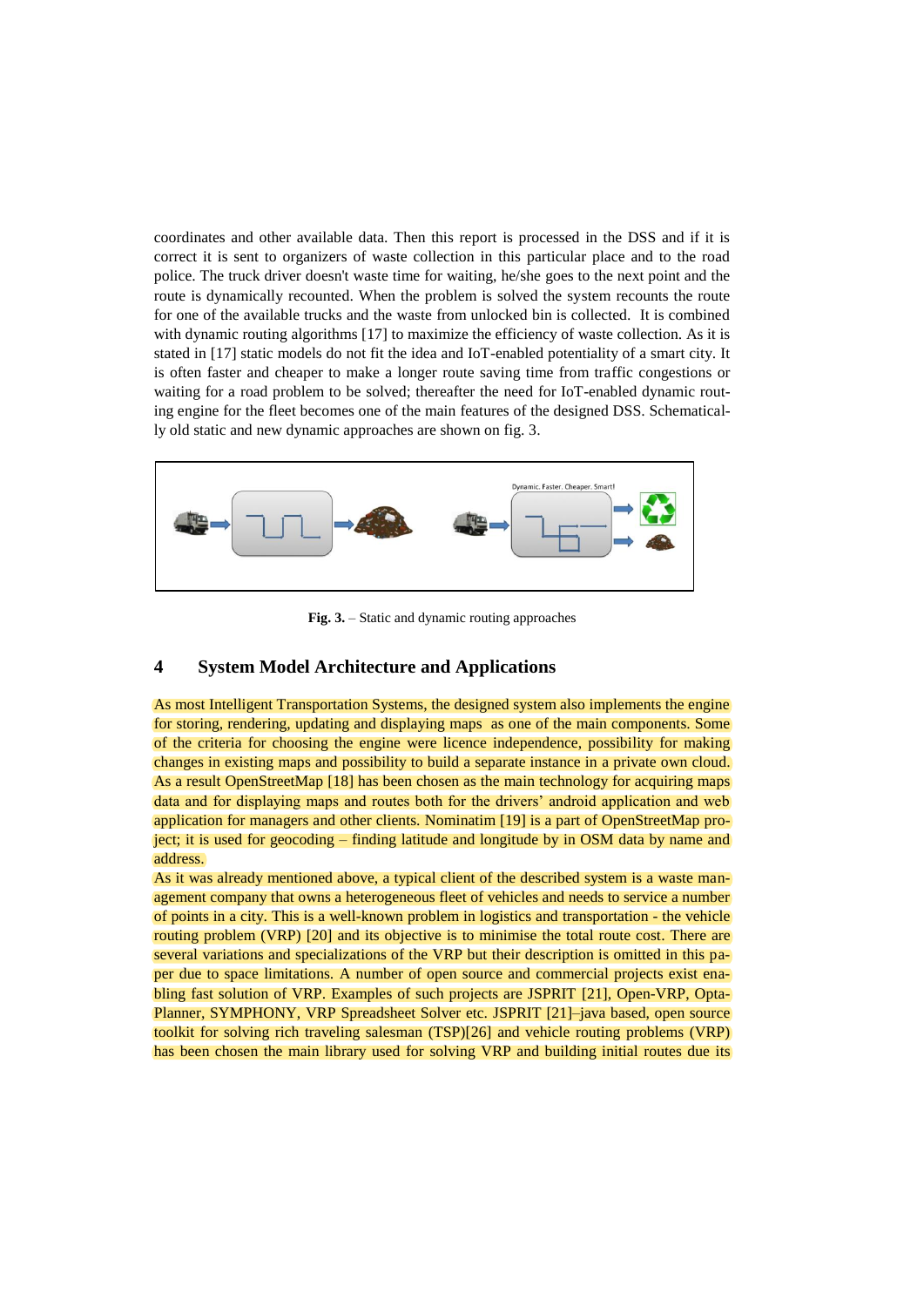lightness, flexibility and ease of use. Another advantage of JSPRIT library is its easy extensibility that will be significantly useful while adding special features and algorithms specific for waste collection. GraphHopper [27] is a fast and memory efficient Java road routing engine. It is used for calculating optimized routes for waste trucks based on OpenStreetMap data.

A web-based application for waste management companies is presented in fig. 4. It provides managers and operators with facilities like registering the infrastructure and vehicles, tracking the fleet, mark waste bins as blocked and unblocked etc. A mobile Android-based application for a waste truck driver is shown in fig. 7. As the main feature it delivers smart navigation options to the driver. Secondly, the application provides an option of reporting a problem. In fig 7. (right) a process of making a report about a blocked by car waste bin is shown. Noticeably, we implement a feature of annotating a report with voice that allows not distracting the driver from his work.



**Fig. 4.** – Web-based application for waste management companies

### **4.1 Surveillance System**

As it was already mentioned in Introduction section, one of the main features of the proposed system is a waste truck based surveillance system that serves several purposes. These purposes are:

- Evidence collection system for easy accident analysis [14]
- Reporting road and other problems [15]
- Proof of correctly and cleanly done work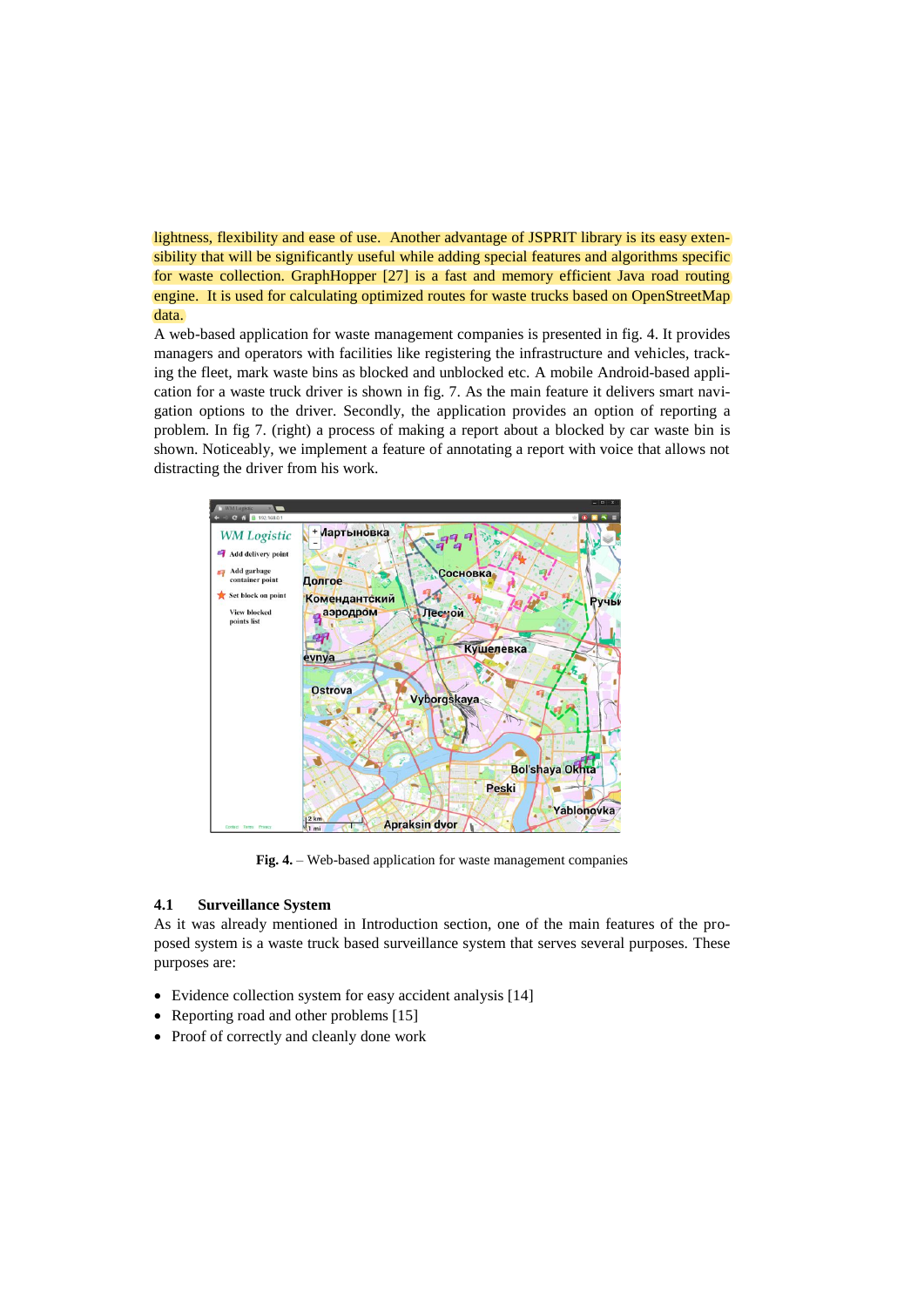First two scenarios are based on CityWatcher application and are described in [14] and [15]. CityWatcher is an android based application for smartphones, which acts as an IoT car black box. It records video of the situation on the road and annotates it with time and coordinates. The difference with other black boxes is the ability of authorized personnel to make requests to local storage of all participating in the system devices to search for an evidence of road accidents.

The distinction from CityWatcher application is in the number of cameras used. CityWatcher was designed to use with the camera built into smartphone. This was a suitable solution for a civil purpose, but it may be not enough for professional service. In case of waste truck surveillance system several wired or wireless cameras can be used simultaneously.



**Fig. 5.** – XML file with vehicle and task description

# **5 Experimental Evaluation**

We use real and synthetic data to evaluate the proposed system. Real data is the road graph of St.-Petersburg and waste bins location. In the first experiment we use 6 trucks for collecting waste from 24 bins. The task for the JSPRIT library algorithms is described as an XML file, a part of which is presented on fig 5. The XML file contains the description of one vehicle and one pickup point, which represents a smart waste bin.

The result of the VRP solvation is graphically presented in fig 6. As a result after the first experiment we have routes for several trucks, distances, time and fuel consumed. This is the best-case scenario, as all the bins in this experiment are treated as accessible (not blocked).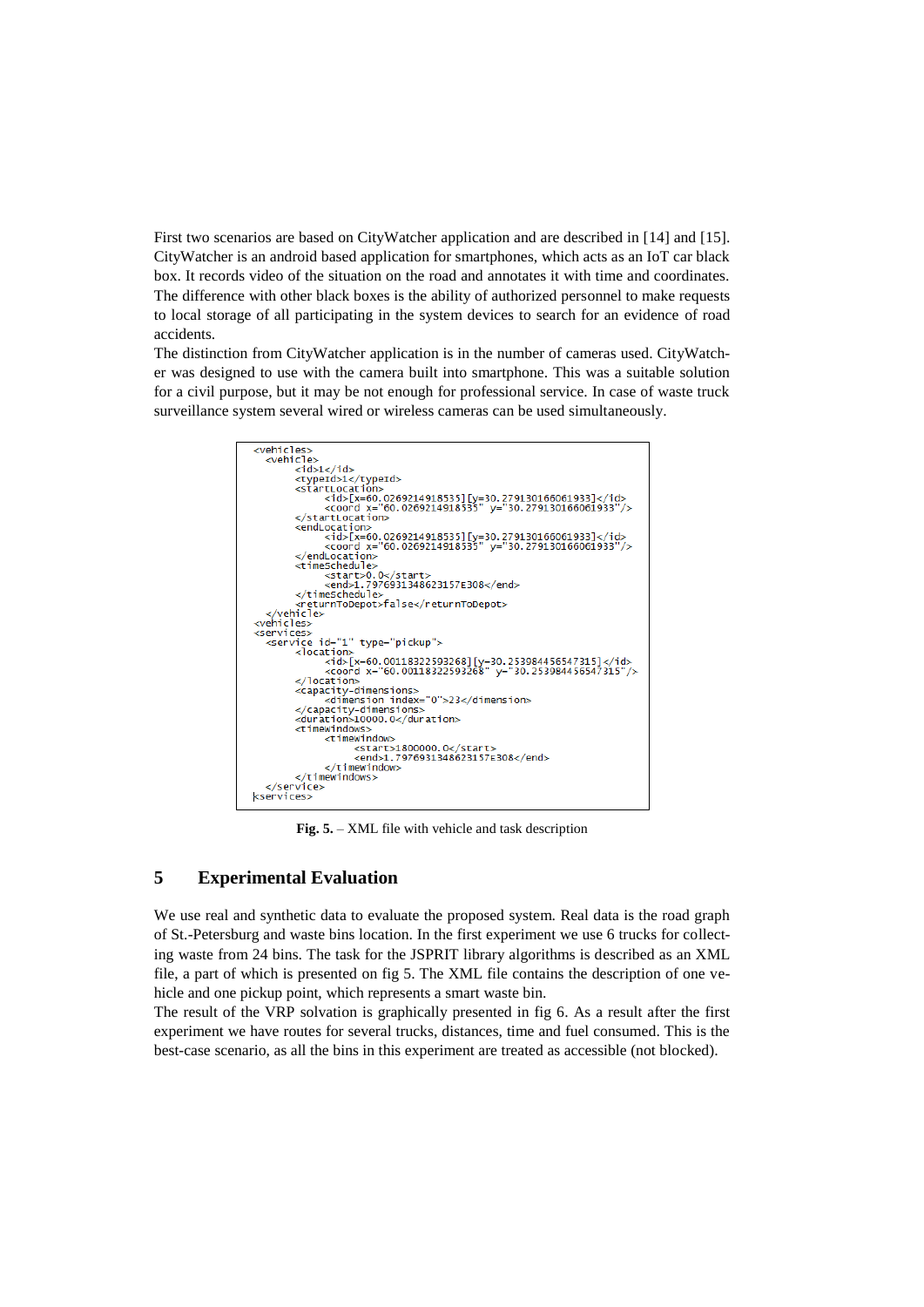

**Fig. 6.** - The result of the VRP solvation

Routes for this experiment are presented in fig. 4 (all trucks for manages) and fig 7 (one route for a truck driver).



Fig. 7. – Navigation (left) and problem reporting (right)

In the second experiment several random bins are blocked. We use this approach several times on different percentage of blocked bins.

When the truck driver finds a blocked bin or other problem that makes it impossible to collect the waste he/she loses several minutes for reporting the problem via telephone and leaves the place. When all accessible points are collected the driver makes one more round for collecting waste from bins that are assumed to be unblocked now. This is the worst case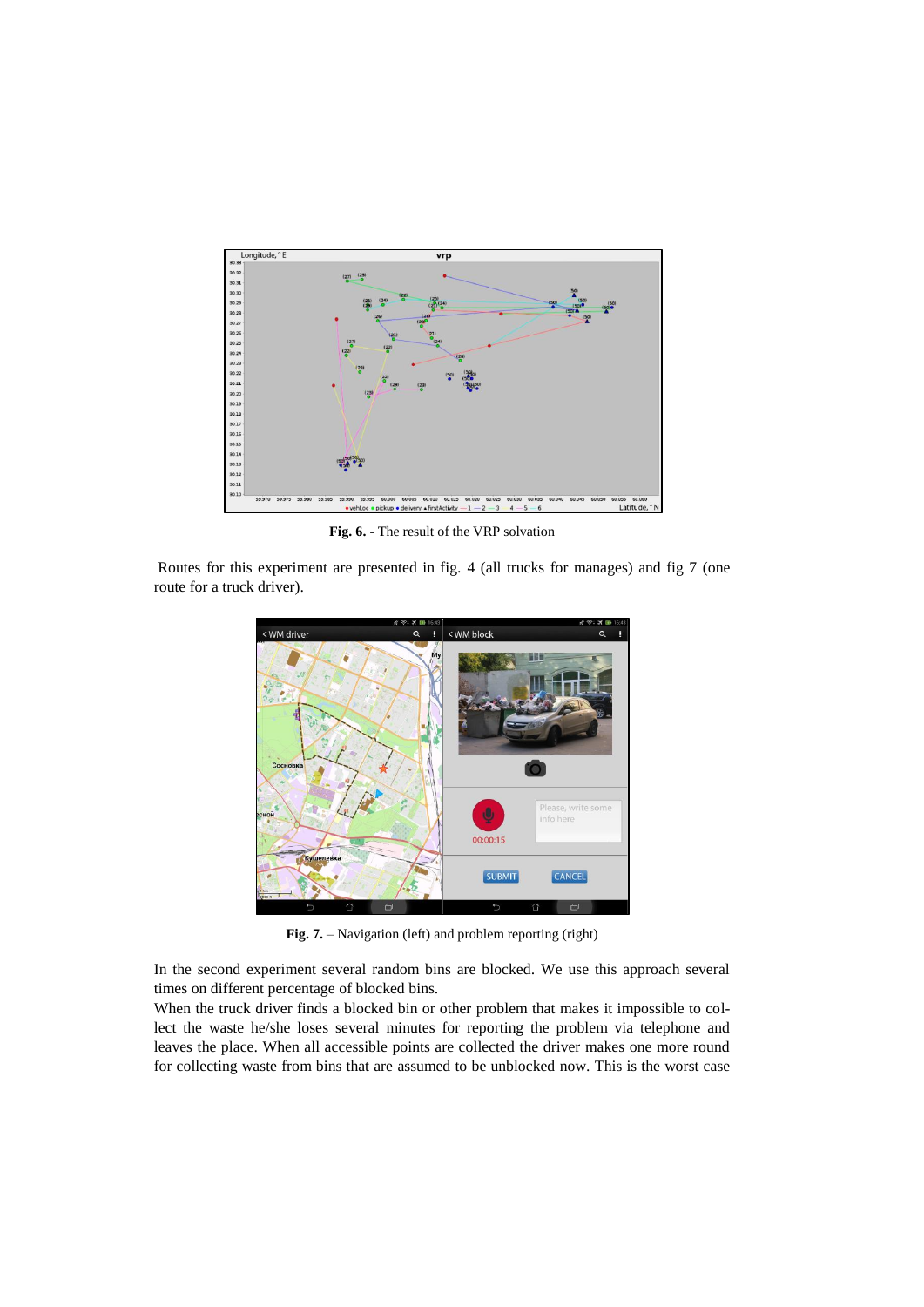scenario, as the diver loses time for driving into the yard, recognizing the problem, reporting it and returning to the same place later.

In the third experiment we assume that when a bin is blocked the truck reports the problem with a mobile application and continues the trip. For example, the waste collection point in the yard contains four bins – for plastic, glass, paper and organics. While the truck that reports the problem (e.g. collecting plastic) does not get significant resource economy, other three trucks are informed about the problem and automatically exclude current point from their route. When the problem is marked as solved by police or municipality staff the route is dynamically rebuilt and one of the available trucks gets a task for collecting waste from that point. Line graph for this experiment are presented on fig 8. The lowest line represents the ideal scenario without blocked bins. It is easy to see, that total time (and accordingly cost) used by informed waste trucks (red line) in comparison with the scenario without informing drivers about blocked bins (green line) is significantly lower. This experimental evaluation showed that our approach for coping with blocked bins scenario is cost-effective.



**Fig. 8.** Dependence of total time spent by fleet for the percentage of blocked waste bins

# **6 Conclusion and future work**

In this paper we have presented a novel cloud-based system for waste collection in smart cities. The system aims to provide services for different kind of stakeholders involved in this area - from city administrations to citizens. Still, the design focuses mostly on providing SaaS services to commercial waste management companies. Development of applications for city administrations, municipal staff, recycling factories and other stakeholders is planned to be done in future. We have evaluated the proposed system and shown that implementing on-board surveillance cameras for problem reporting in conjunction with a cloud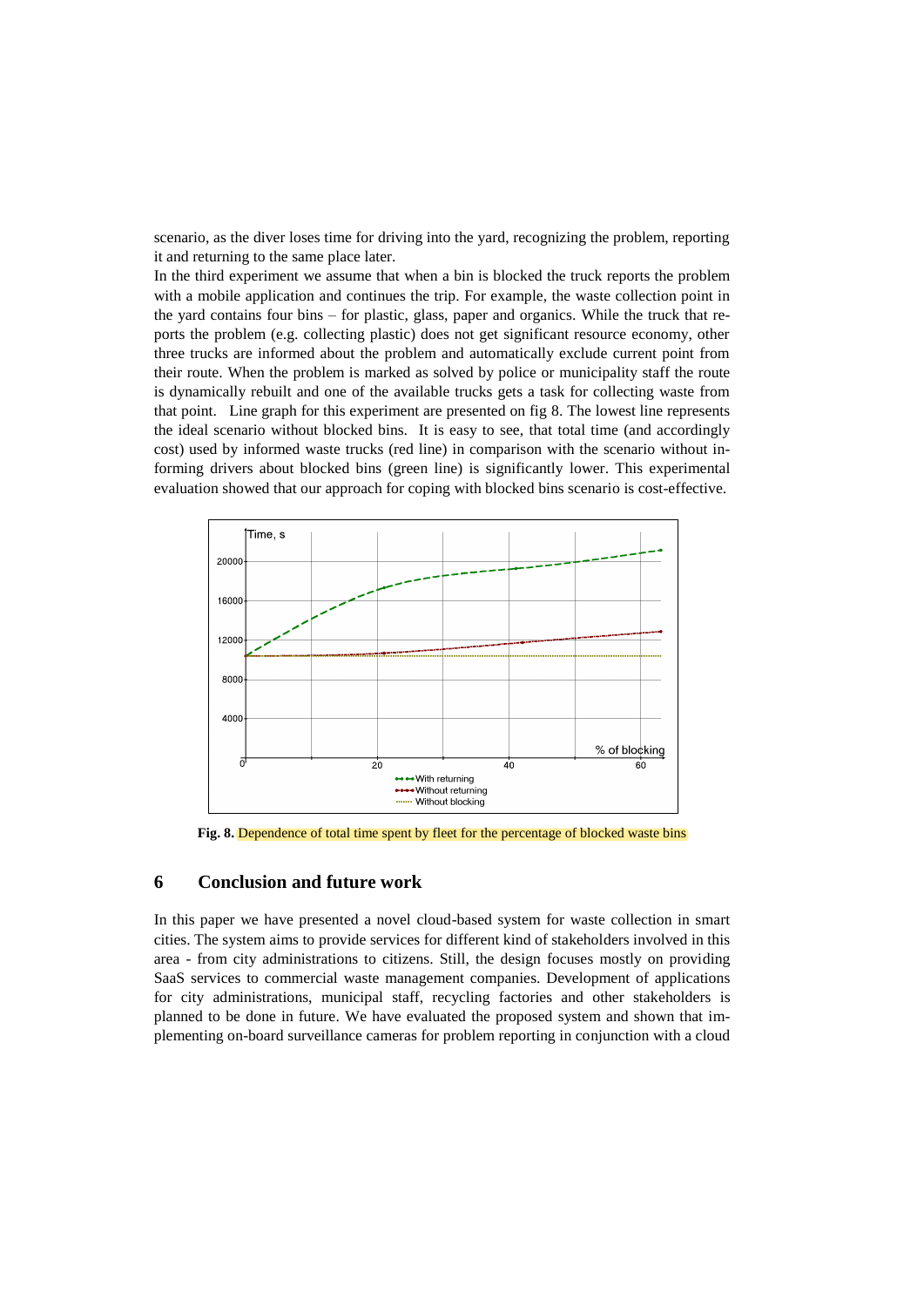DSS system and dynamic routing models can give a significant increase of costeffectiveness, which is one of the most indicating criteria for the Smart City.

#### **ACKNOWLEDGEMENT**

The research has been carried out with the financial support of the Ministry of Education and Science of the Russian Federation under grant agreement #14.575.21.0058.

### **References**

- 1. Centre of Regional Science. Vienna University of Technology. Smart Cities. Ranking of European Medium-Sized Cities. http://www.smart-cities.eu, Accessed on: December 23, 2014.
- 2. Guillemin P., Friess P., "Internet of things strategic research roadmap," The Cluster of European Research Projects, Tech. Rep., September, 2009, http://www.internet-of-things-research.eu, Accessed on: December 23, 2014.
- 3. Delicato F. C., Pires P. F., Batista T., Cavalcante E., Costa B., Barros T., "Towards an IoT ecosystem", In the Proceedings of the 1<sup>st</sup> ACM International Workshop on Software Engineering for Systems-of-Systems, SESoS'13, pp. 25-28, Montpellier, France, July, 2013.
- 4. Lingling H., Haifeng L., Xu X., Jian L., "An Intelligent Vehicle Monitoring System, Based on Internet of Things", IEEE 7<sup>th</sup> International Conference on Computational Intelligence and Security (CIS), pp. 231-233, Hainan, December, 2011.
- 5. Ghose M. K., Dikshit A. K., S. K. Sharma, "A GIS based transportation model for solid waste disposal – A case study on Asansol municipality", Journal of Waste Management, vol. 26 (11), pp. 1287-1293, January, 2006.
- 6. Nuortio T., Kytojoki J., Niska H., Braysy O., "Improved route planning and scheduling of waste collection and transport", Journal of Expert Systems with Applications, vol. 30 (2), pp. 223-232, February, 2006.
- 7. Li J. Q., Borenstein D., Mirchandani P. B., "Truck scheduling for solid waste collection in the City of Porto Alegre, Brazil", Journal of Omega, vol. 36 (6), pp. 1133-1149, December, 2008.
- 8. Zamorano M., Molero E., Grindlay A., Rondriquez M. L., Hurtado A., Calvo F. J., "A planning scenario for the application of geographical information systems in municipal waste collection: A case of Churriana de la Vega (Granada, Spain)", Journal of Resources, Conservation and Recycling, vol. 54 (2), pp. 123-133, December, 2009.
- 9. Tavares G., Zsigraiova Z., Semiao V., Carvalho M. G., "Optimisation of MSW collection routes for minimum fuel consumption using 3D GIS modeling", Journal of Waste Management, vol. 29 (3), pp. 1176-1185, March, 2009.
- 10. Benjamin A. M., Beasley J. E., "Metaheuristics for the waste collection vehicle routing problem with time windows, driver rest period and multiple disposal facilities", Journal of Computers & Operations Research, vol. 37 (12), pp. 2270-2280, December, 2010.
- 11. Son L. H., "Optimizing Municipal Solid Waste collection using Chaotic Particle Swarm Optimization in GIS based environments: A case study at Danang city, Vietnam", Journal of Expert Systems with Applications, vol. 41 (18), pp. 8062-8074, December, 2014.
- 12. Guerrero L. A., Maas G., Hogland W., "Solid waste management challenges for cities in developing countries", Journal of Waste Management, vol. 33 (1), pp. 220-232, January, 2013.
- 13. Marshall R. E., Farahbakhsh K., "Systems approaches to integrated solid waste management in developing countries", Journal of Waste Management, vol. 33 (4), pp. 988-1003, April, 2013.
- 14. Medvedev A., Zaslavsky A., Grudinin V., Khoruzhnikov S., Citywatcher: Annotating and Searching Video Data Streams for Smart Cities Applications, Internet of Things, Smart Spaces, and Next